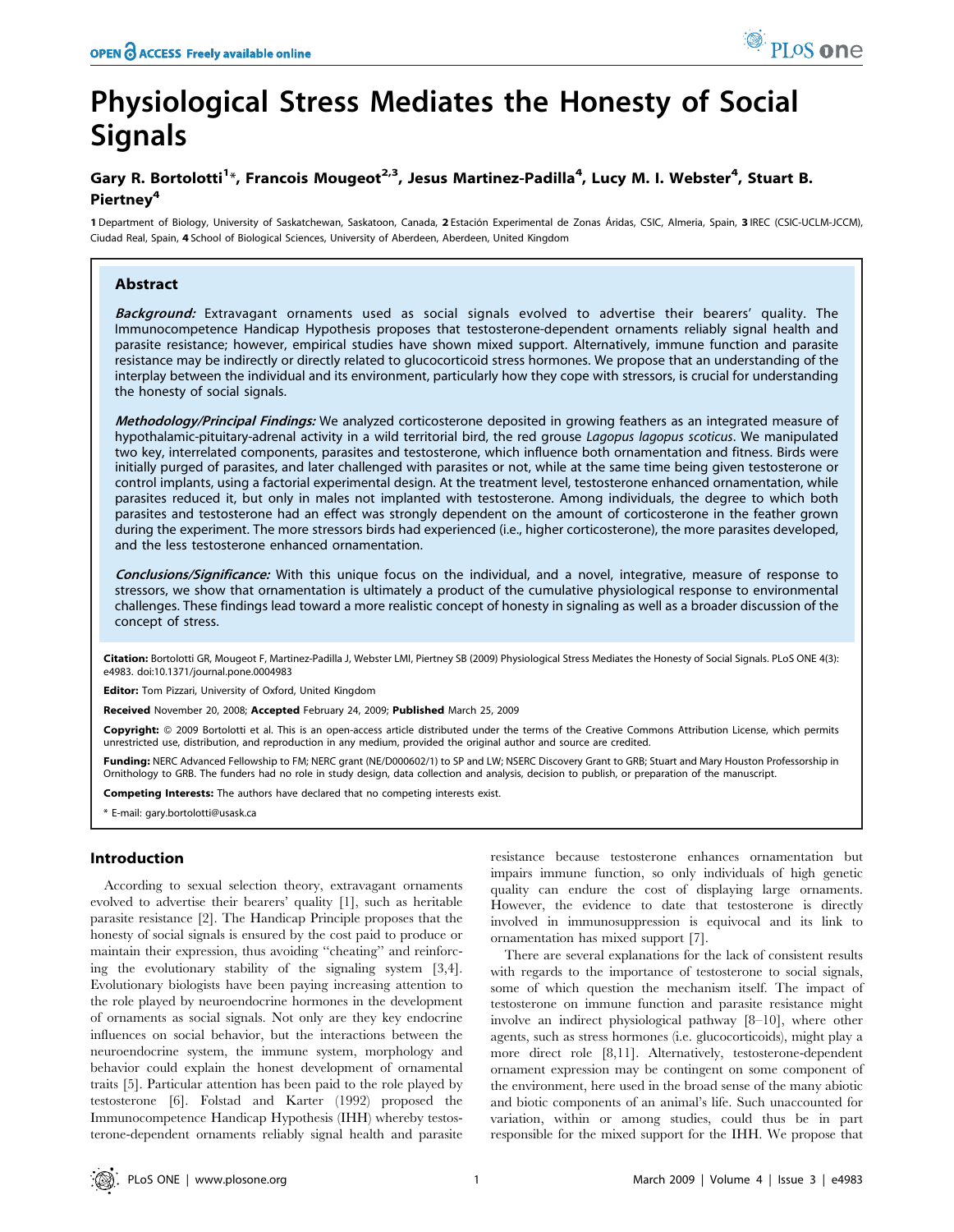an understanding of the interplay between the individual and its environment is crucial for interpreting the honesty of social signals.

The natural world is rife with environmental perturbations or stressors, or noxious stimuli [12], that challenge homeostasis (e.g. inclement weather, predators, parasites, social conflicts). How an individual copes with stressors is likely a major determinant of its overall well-being and health [11,13]. For vertebrates, a major adaptation is the hypothalamic-pituitary-adrenal (HPA) axis, which releases glucocorticoid hormones in response to stressors, allowing individuals to recover from these perturbations in the best possible condition [14]. Many bad weather events and predator attacks can be considered as punctuated stressors. Other stressors like competition for territories or mates, or parasite infections, typically have a prolonged and seasonal component (see below) and thus have the real potential to induce a state of chronic stress. In such cases, glucocorticoids can have serious negative physiological consequences, perhaps the best known and most relevant of which here is immunosuppression [11,15,16]. These negative consequences may very well be the cost paid to maintain the honesty of the social signal [3], and hence exert a direct influence on the development of the ornament. However, given trade-offs for energy and resources [17], the response to stressors might impinge on the body's ability to produce the necessary biochemical components (e.g., testosterone) or function in combating parasites (e.g., immunocompetence). Therefore, the degree of exposure and response to stressors may be crucial as contextual information to understand the efficacy of, and to properly test for, other more direct mechanisms influencing the development of ornaments.

A major problem to date has been an ecologically meaningful measure of the response to stressors and how often they occur in nature. Blood levels of glucocorticoids, by virtue of their instantaneous sample and logistical limitations of capturing birds, cannot encapsulate effects of a temporally dynamic environment. With the aim of solving this limitation, it was recently discovered that the main avian glucocorticoid, corticosterone, can be measured reliably in feathers [18]. The amount of this hormone deposited in a growing feather provides an integrated measure of HPA activity; in effect, the sum over time of basal corticosterone variation and of the corticosterone released in response to stressors during a known time period (the growth of the feather). We thus asked the question whether considering individual variation in corticosterone might elucidate how other purported mechanisms interact and impact on sexual ornamentation. To answer this, we used a factorial experimental design and manipulated two key, interrelated components, parasites and testosterone, which influence both fitness and ornamentation, while measuring feather corticosterone, as an integrated measure of responses to stressors.

We conducted our experiment on free-living red grouse (Lagopus lagopus scoticus). This species displays supra-orbital red combs whose size is testosterone-dependent [19] and function in intra- and intersexual selection [20,21]. A significant parasite of red grouse is the nematode Trichostrongylus tenuis, which has well known negative effects on this host: [22,23]. In males, both testosterone and T. tenuis influence ornament expression, and interact: testosterone enhances ornamentation, impairs cellular immune responses [24] and increases susceptibility to  $T$ . tenuis [10,25], while the parasites limit testosterone-dependent ornamentation [26]. Male red grouse with bigger combs are dominant, more aggressive and more successful at acquiring or maintaining larger territories [27]. In captivity, dominant males can suppress ornament expression in subordinates [27,28]. In some territorial birds, subordinates show higher baseline levels of circulating corticosterone than dominant individuals, and losing fights can increase glucocorticoid production [29]. Therefore, there is substantial evidence for potential links between parasites, the endocrine basis of aggression and dominance (testosterone), stress (corticosterone), and ornamentation (comb area). We timed our experiment in autumn, when testosterone-dependent aggression and ornamentation plays a crucial role in recruitment, territory establishment and pairing for subsequent breeding [20,30]. Autumn is also a time when parasite infection levels are at their highest [21,22].

While there is considerable individual variation in behavioral and physiological responses to environmental perturbations [31,32], the vast majority of studies has examined population- or treatment-level responses. While informative, they give little insight into individual differences in the ability to respond to stress and thus how natural or sexual selection may be operating. Thus, while we are interested in exploring treatment effects on HPA activity as measured in terms of corticosterone deposition in feathers grown during the course of the experiment, more importantly we focus on how individual variation in feather corticosterone may influence the impact of treatments on ornamentation and parasite susceptibility. We manipulated levels of testosterone (T) (by implantation; hormonal treatment or HTREAT) and parasites (through controlled infection; parasite treatment or PTREAT), and measured level of stress as evaluated by corticosterone (CORT) in feathers (Table 1). At the level of the treatments, we predicted (1) that increased testosterone levels would a) enhance ornamentation (increased comb area) and could b) increase parasite abundance after challenge, under the Tinduced immunosuppression paradigm [5]. (2) Parasite challenges would reduce ornamentation and increase corticosterone levels. At the level of the individual, we predicted differences in CORT will explain a)  $T$ . *tenuis* abundance, given the immunosuppressive effects of CORT, and b) ornamentation, as less stressed males should be able or willing to increase comb area more than those experiencing higher stress levels.

We show that administration of testosterone and parasites both impact ornament expression, but the response of an individual to both is largely explained by its exposure and physiological reaction to stressors as measured by corticosterone levels in feathers.

## Materials and Methods

#### Experimental protocol

We conducted the experiment on two grouse moors (Edinglassie, northeast Scotland, Aberdeenshire, and Catterick, North Yorkshire, hereafter Moor 1 and Moor 2, respectively). In September 2006, we caught 40 adult male red grouse (20 per site), by night lighting and netting [22]. Upon first capture (C0; Table 1), each was fitted with a radio-collar (TW3-necklace radio-tags, Biotrack), given a 1 ml oral dose of a anthelminthic (Nilverm Gold, Schering-Plough Animal Health, Welwyn Garden City, UK) to purge it of T. tenuis nematodes [22,26] and released at the capture site.

We started the experiment c. 15 days later (Table 1) allowing birds to clear the anthelminthic drug before parasite challenges. Upon this first recapture  $(C1)$ , we randomly assigned each male to one of four treatments (five males / treatment / site):

- (1) Control implants (empty), no parasite challenge (T0P0);
- (2) Control implants, challenge with  $T$ . tenuis infective larvae (T0P+);
- (3) Testosterone implants, no parasite challenge (T+P0);
- (4) Testosterone implants, challenge with  $T$ . tenuis infective larvae  $(T+P+).$

Males were implanted with two silastic tubes (20 mm long, 0.62 mm inner and 0.95 mm outer diameter) sealed with glue at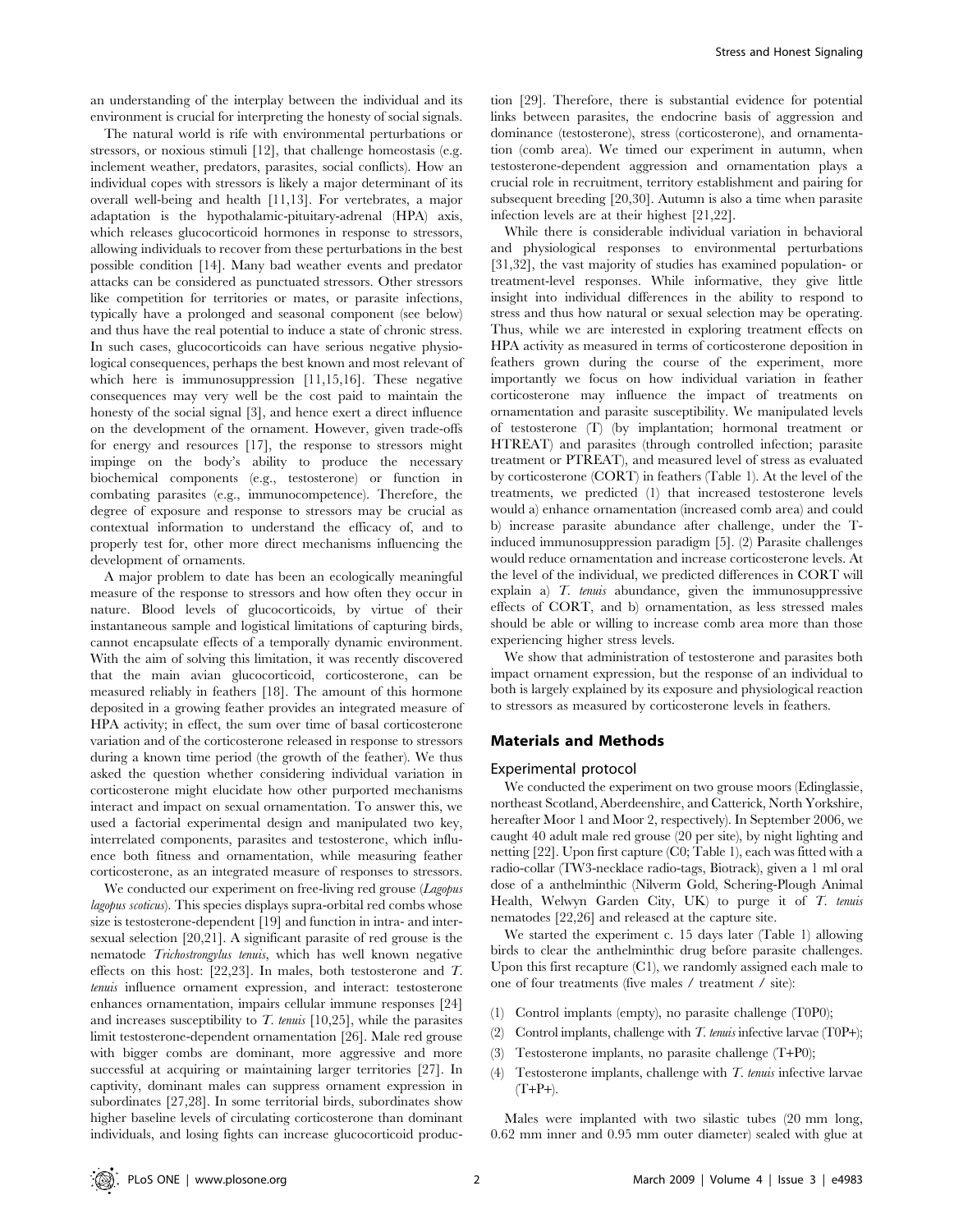Table 1. Overview of the timing of the experiment, procedures and sampling.

| Event                        | Initial capture (C0)                       | First recapture (C1)                                                  | Second recapture (C2)                                             |  |  |
|------------------------------|--------------------------------------------|-----------------------------------------------------------------------|-------------------------------------------------------------------|--|--|
| <b>Date</b>                  | 25 Sept. $\pm$ 5 days                      | 10 Oct. $\pm$ 5 days                                                  | 27 Oct. $\pm$ 2 days                                              |  |  |
| Procedure                    | Dosing with                                | <b>Experiment start</b>                                               | Experiment end                                                    |  |  |
|                              | Anthelminthic (purging of T. tenuis worms) | -Testosterone treatment                                               |                                                                   |  |  |
|                              |                                            | -Parasite treatment                                                   |                                                                   |  |  |
| Data sampling                |                                            | T. tenuis parasites                                                   | T. tenuis parasites                                               |  |  |
|                              |                                            | Testosterone                                                          | Testosterone                                                      |  |  |
|                              |                                            | Comb area                                                             | Comb area                                                         |  |  |
| Corticosterone<br>assessment |                                            | primary feather                                                       | Re-grown primary feather collected<br>for corticosterone analysis |  |  |
|                              |                                            | plucked                                                               |                                                                   |  |  |
|                              |                                            | $\leftarrow$ Corticosterone deposited between C1 and C2 $\rightarrow$ |                                                                   |  |  |

doi:10.1371/journal.pone.0004983.t001

both ends. T0 males were given two empty implants, and T+ males two implants filled with crystalline testosterone proprionate (Sigma Aldrich, UK) to elevate testosterone for 2–3 months [20]. Implants were inserted subcutaneously on the breast following local anesthesia. Challenged (P+) males received an oral dose of water containing c. 5000 T. tenuis infective larvae previously cultivated in the lab (see below), and P0 males were given water only (no challenge).

We recaptured males c. 17 days after hormone implants and parasite challenges (second recapture or C2) and ended the experiment (Table 1). At C1 and C2, we measured the maximum length and width of flattened comb with a ruler (nearest 1 mm; Table 1). We calculated comb area (length  $\times$ width) as an index of ornament size [19]. We also took a blood sample from the brachial vein for T assays at C1 and C2. We immediately separated plasma by centrifugation (2 min at 7000 rpm) and froze the samples in liquid nitrogen within 5 min of collection. At C1, we plucked primary feather number one (innermost) on the right wing of each male. At C2, we plucked the re-grown primary for CORT analysis (see below). We thus sampled males to measure: (1) changes in plasma T concentration between C1 and C2, (2) T. tenuis abundance 17 d after challenge (at C2), (3) changes in ornamentation (comb area) between C1 and C2, (4) the amount of CORT deposited in the feather grown between C1 and C2. Sample sizes (number of males in each treatment group and site) are given in Table 2.

We held all the necessary UK Home Office licenses for conducting the procedures described in this work (PPL80/1437).

## Parasite abundance estimates and culture for challenges

T. tenuis is a significant parasite of red grouse. This gut nematode has a direct life style and no alternative hosts within the same habitat. Eggs laid by adult worms are voided onto the moor in cecal droppings, where they develop into infective larvae and are ingested by grouse when feeding on heather Calluna vulgaris [22]. We estimated T. tenuis parasite abundance using cecal egg counts at C1, and using direct worm counts from cecae collected from the birds (see also Materials and Methods S1), which were humanely killed (by dislocation of the neck) at the end of the experiment (C2). Sample size was unbalanced because we did not obtain cecal samples for parasite counts at C1 from all males. Cecal egg counts provide reliable estimates of worm burdens and were used to calculate worm abundance [33]. We used the remains of cecal samples collected upon first capture to cultivate  $T$ . tenus parasite infective larvae for the subsequent challenges (see also Materials and Methods S1).

#### Hormone assays

We measured plasma T concentration using a commercially available testosterone enzyme immunoassay (Elisa Kit EIA-1559 from DRG Diagnostics, Marburg, Germany), an assay which has been developed and validated for determining testosterone levels in small volume  $(20 \mu L)$  avian plasma samples [34] (see also Materials and Methods S1).We extracted CORT from feathers using a methanol-based extraction technique (complete details including validation of the methodology are presented in [18,35] and see Materials and Methods S1). Data are expressed as pg CORT per mm, not per mg, of feather. The reason for doing so

| Site                        | Moor 1      |        |                | Moor 2         |             |                |                | <b>Total</b>   |    |
|-----------------------------|-------------|--------|----------------|----------------|-------------|----------------|----------------|----------------|----|
| <b>Treatment</b>            | <b>TOPO</b> | $TOP+$ | $T+PO$         | $T+P+$         | <b>TOPO</b> | $TOP+$         | $T+PO$         | $T+P+$         |    |
| Comb size at C1             |             | 5.     | 5              | 5              | 5           | 5              | 5              | 5              | 40 |
| Comb size at C <sub>2</sub> |             | 5      | 5              | 5              | 5           | 5              | 5              | 3              | 38 |
| Testosterone at C1          | 3           | 5      | 4              | $\overline{4}$ | 3           | $\overline{4}$ | 5              | 3              | 31 |
| Testosterone at C2          |             | 5      | $\overline{2}$ | 3              | 3           | $\overline{2}$ | $\overline{4}$ | $\overline{2}$ | 24 |
| Worms at C <sub>2</sub>     | 4           | 3      | 3              | 3              | 5           | $\overline{4}$ | 5              | 3              | 29 |
| Feather CORT C1-C2          |             | 5      | 5              | 5              | 4           | $\overline{4}$ | $\overline{4}$ | $\mathcal{D}$  | 33 |

Table 2. Sample sizes for the data sampling according to treatment (4 groups), site (moor 1 or 2) and sampling time (C1 or C2).

doi:10.1371/journal.pone.0004983.t002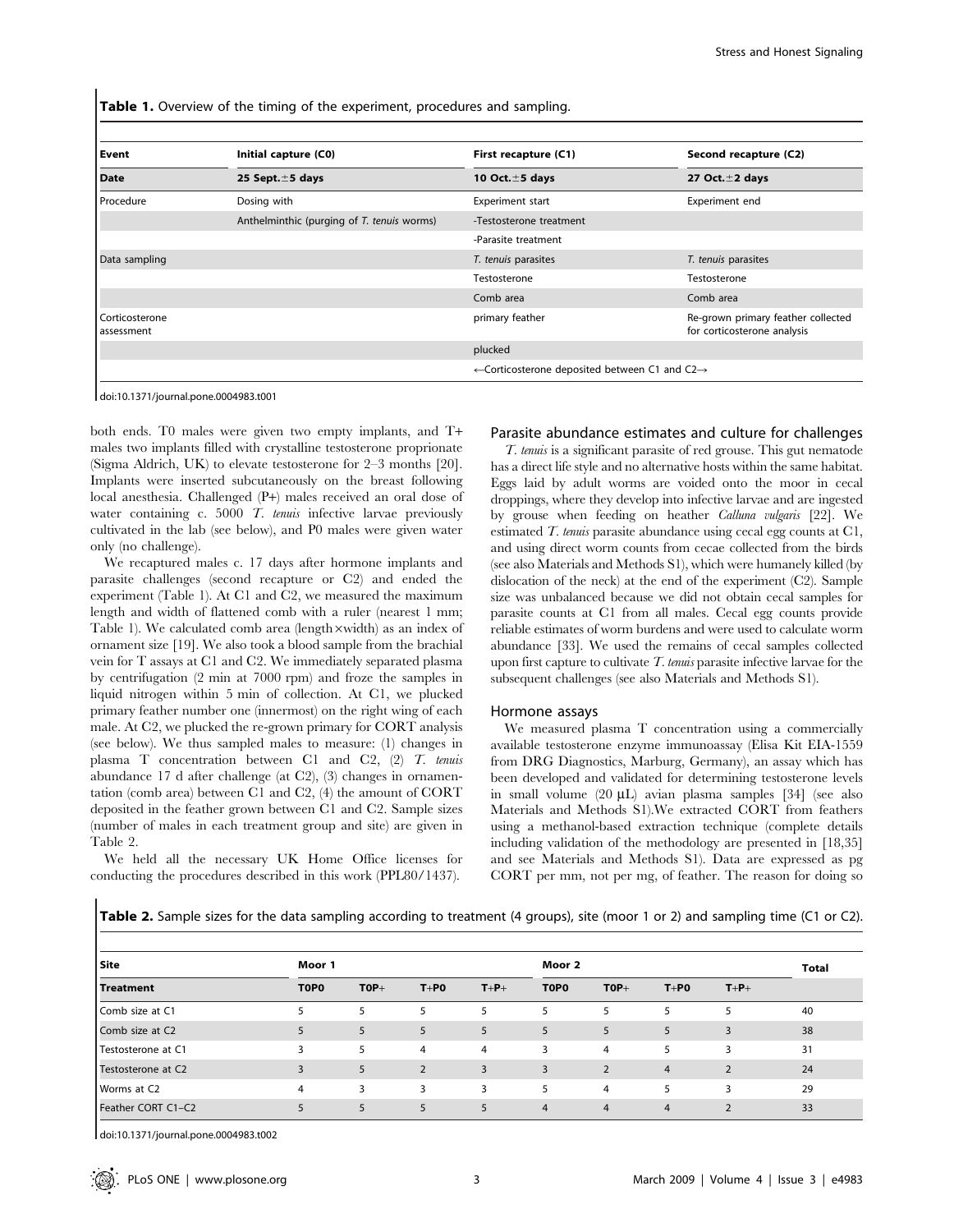involves the nature of CORT deposition in feathers. CORT is deposited per unit time of feather growth which is approximated by length. Mass variation along the feather, or among parts of the feather, creates biases as concentrations become diluted as feather mass increases. When CORT per mm is used, one can track changes in the amount of hormone (including response to stressors) over time by measuring the proximal-distal variation [35]. Whole feathers were used in this study to measure CORT averaged over as long a period as possible, in this case the treatment period.

#### Statistical analyses

We used SAS 8.01 SAS, 2001. Comb area, T and CORT concentrations were log-transformed and fitted to models using a normal error distribution (GLM or Mixed procedures; SAS, 2001). Counts of T. tenuis worms were fitted to models using a negative binomial error distribution (Genmod procedure; SAS, 2001). Parasite abundance estimates are given as geometric means $\pm$ s.d. We examine the data with respect to hormone treatment (HTREAT; empty or T implants), parasite treatment (PTREAT; challenged or not challenged) and their possible interaction (HTREAT×PTREAT). We included "site" as a fixed effect in all models to control for possible site effects.

Comb area and T levels were measured prior to and after treatments, so we tested for treatment effects on changes over time using Generalized Linear Mixed Models (Mixed procedure in SAS). Initial models included time (before and after treatment), HTREAT, PTREAT and all interactions between these variables. Models included ''individual'' as a random effect, to account for repeated measures and variation within individuals. In contrast, CORT and parasites were measured only at the end of the experiment. We tested for treatment effects on these variables by including HTREAT, PTREAT and their interaction as explanatory variables.

We tested whether individual variation in feather CORT explained treatment effects on changes over time in comb area or parasite intensity at the end of the experiment using GLMs. Initial models included HTREAT, PTREAT, CORT, as well as all interactions. We subsequently removed non-significant terms, starting with interactions. Individual changes over time in comb area were calculated as the difference between final and initial values, corrected for initial values (residuals from a GLM of the difference on the initial value).

## Results

#### Effect of treatments on T. tenuis abundance

At the time of implanting (C1), birds that had been dosed previously with anthelminthic (at C0) had no detectable T. tenuis worms ( $n=5, 4, 7$ , and 10 for T0P0, T+P0, T0P+, T+P+ males, respectively). Thus, the initial anthelminthic treatment was effective at purging  $T$ . tenuis. At the end of the experiment  $(C2)$ , variation in T. tenuis abundance was explained by parasite treatment (Genmod; PTREAT:  $F_{1,25} = 6.34$ ;  $p = 0.011$ ), but not by site  $(F_{1,25} = 2.66)$ ;  $p = 0.10$ ), hormone treatment (HTREAT:  $F_{1,25} = 0.01$ ;  $p = 0.95$ ) or the interaction PTREAT×HTREAT ( $F_{1,25} = 0.00$ ;  $p = 0.97$ ). T0P0 males had, on average (geometric mean $\pm$ s.d.),  $16\pm33$  worms  $(n=9)$ , T0P+ males  $205\pm383$  worms  $(n=9)$ , T+P0 males  $42\pm90$ worms ( $n = 6$ ) and T+P+ males  $88 \pm 89$  worms ( $n = 6$ ). Thus T. tenuis abundance was higher in parasite challenged than non-challenged males, irrespective of T treatment.

## Effect of treatments on testosterone concentration and comb area

Temporal changes in testosterone concentration (T), between implanting (C1) and re-capture (C2), differed significantly between Table 3. Generalised Linear Mixed Models testing for treatment effects on changes over time in testosterone concentration and ornamentation (comb area).

| <b>Dependent variables:</b>        | Testosterone* |       |         | Comb area* |       |         |  |
|------------------------------------|---------------|-------|---------|------------|-------|---------|--|
|                                    | df            | F     | P       | df         | F     | P       |  |
| Site                               | 1.13          | 2.27  | 0.16    | 1.33       | 0.24  | 0.63    |  |
| Time $^\dagger$                    | 1.13          | 72.77 | < 0.001 | 1.33       | 61.97 | < 0.001 |  |
| HTRFAT <sup>#</sup>                | 1.13          | 17.87 | < 0.001 | 1.33       | 24.74 | < 0.001 |  |
| PTREAT <sup>II</sup>               | 1.13          | 0.09  | 0.76    | 1.33       | 10.09 | 0.0032  |  |
| Time x HTREAT                      | 1.13          | 29.67 | < 0.001 | 1.33       | 75.89 | < 0.001 |  |
| $Time \times PTREAT$               | 1.13          | 0.89  | 0.36    | 1.33       | 1.57  | 0.22    |  |
| <b>HTREAT × PTREAT</b>             | 1,13          | 0.17  | 0.69    | 1.33       | 0.14  | 0.71    |  |
| $Time \times HTREAT \times PTREAT$ | 1.13          | 2.83  | 0.12    | 1.33       | 6.23  | 0.0177  |  |

\* The dependent variables were log-transformed. Sequential model outputs are given.

<sup>†</sup>Time: C1 (first recapture, when treatments were given) vs C2 (second recapture, 17 days after treatments). See Table 1.

{ HTREAT: Hormone treatments (T0: control implanted vs T+: testosterone implanted).

I PTREAT: Parasite treatments (P0: purged of worms; P+: challenged with T. tenuis infective larvae).

doi:10.1371/journal.pone.0004983.t003

treatment groups (Table 3; Fig. 1a). T concentration did not differ between sites (Table 3), and increased significantly more in T+ males than in T0 males (significant Time×HTREAT interaction; Table 3 Fig. 1a). Parasite treatment had no significant effects on changes in  $T$  (Table 3: non-significant  $Time \times PTREAT$  and Time×PTREAT×HTREAT interactions; Fig. 1a).

Changes in comb area over time differed significantly between treatment groups (Table 3; Fig. 1b). Comb area did not differ between sites (Table 3) and increased more in T+ males than in T0 males between C1 and C2 (Table 3: significant  $Time \times HTREAT$ interaction; Fig. 1b). Parasite manipulations affected changes in comb area, but depending on hormone treatment (Table 3: significant Time×PTREAT×HTREAT interaction; Fig. 1b). To clarify this interaction, we analyzed PTREAT effects in T0 and T+ males separately. In T+ males, parasite treatments had no significant effect on changes in comb area (non-significant Time×PTREAT interaction:  $F_{1,14} = 0.63$ ;  $p = 0.44$ ). In T0 males, however, parasite treatment affected changes in comb area (significant  $Time \times P$ -TREAT interaction:  $F_{1,19} = 12.25$ ;  $\rho = 0.0024$ ); comb area decreased more in challenged (T0P+) males than in non-challenged (T0P0) males (Fig. 1b).

#### Effects of treatments on corticosterone

CORT levels deposited in feathers grown between C1 and C2 did not differ between sites  $(F_{1,30}=0.19; \ p=0.67)$  or treatments (HTREAT:  $F_{1,30} = 1.09$ ;  $p = 0.31$ ; PTREAT:  $F_{1,30} = 0.31$ ;  $p = 0.59$ ; HTREAT×PTREAT:  $F_{1,30} = 0.04$ ;  $p = 0.84$ ). Thus, although the T implants increased testosterone concentration and the parasite challenges increased T. tenuis abundance, these treatments did not generate differences in CORT, although there was considerable individual variation within treatment groups (Fig. 2).

## Corticosterone and treatment effects on T. tenuis parasites

We tested whether individual variation in CORT deposited between C1 and C2 explained treatment effects on parasite abundance at the end of the experiment. The initial models included site, and all single factors and interactions between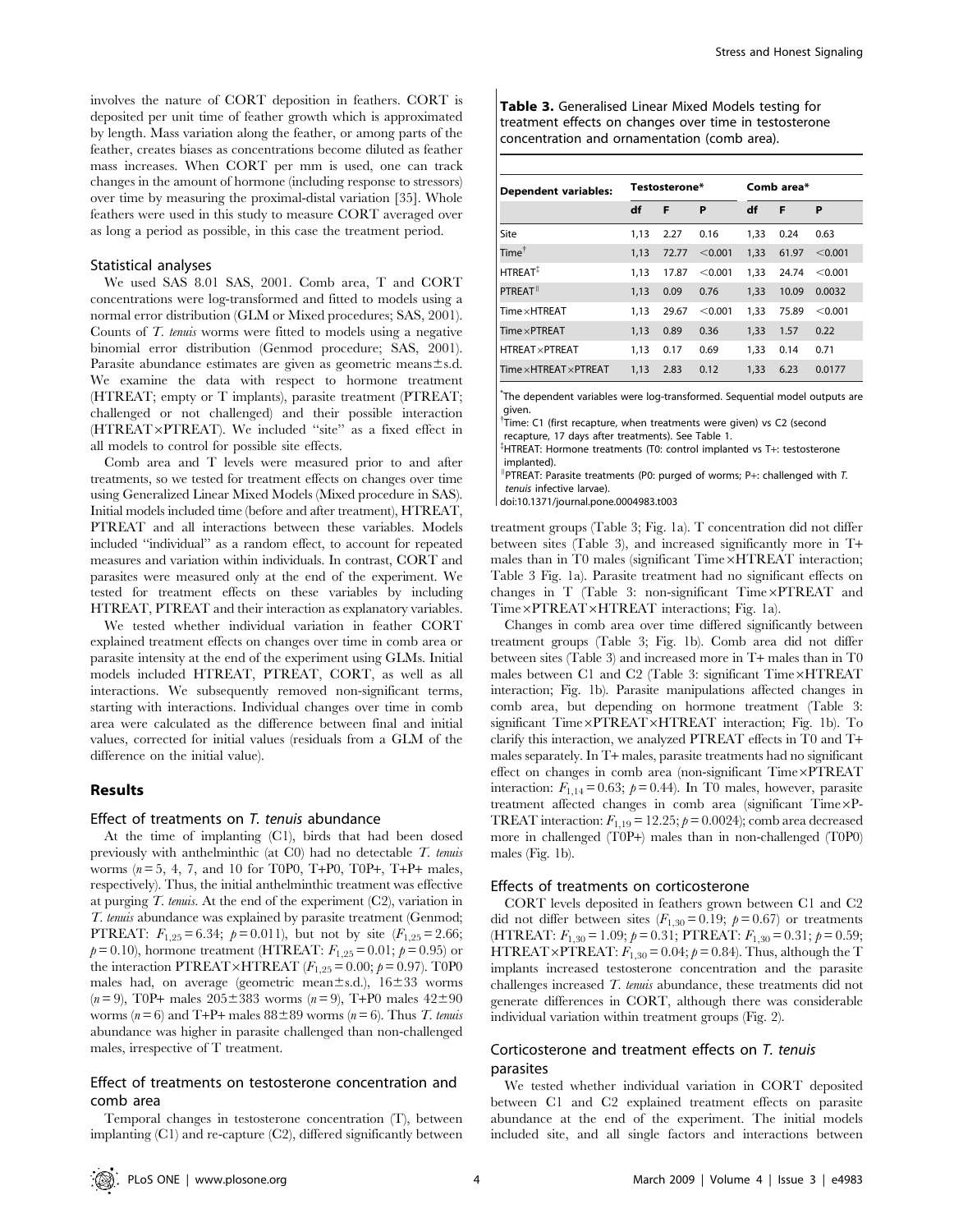

Figure 1. Effects of testosterone and parasite treatments on mean $\pm$ s.e. (a) plasma concentration of testosterone (ng /ml) and (b) comb area (mm<sup>2</sup>) of red grouse. T0: control implanted; T+: testosterone implanted; P0: purged of worms; P+: challenged with T. tenuis infective larvae. doi:10.1371/journal.pone.0004983.g001

HTREAT, PTREAT and CORT. Variation in final parasite intensity was not explained by site, HTREAT, nor interactions between HTREAT, PTREAT and CORT (all  $p > 0.13$ ). The final model only retained PTREAT and CORT as significant explanatory variables: final parasite intensity was higher in challenged than in non-challenged males (PTREAT:  $F_{1,22} = 4.55$ ;  $p= 0.033$ ) and was significantly positively related to CORT  $(F_{1,22}= 9.38; p= 0.002;$  Fig. 3).

### Corticosterone and treatment effects on ornamentation

We tested whether individual variation in CORT explained treatment effects on male ornamentation. Changes in comb area



Figure 2. Mean $\pm$ s.e. levels of corticosterone (pg / mm) in feathers of red grouse according to hormone and parasite treatments. T0: control implanted; T+: testosterone implanted; P0: purged of worms; P+: challenged with T. tenuis infective larvae. Numbers above bars are sample sizes. doi:10.1371/journal.pone.0004983.g002



Figure 3. Relationship between corticosterone (pg/mm) in feathers and final number of T. tenuis worms in red grouse by treatment. T0: control implanted; T+: testosterone implanted; P0: purged of worms; P+: challenged with T. tenuis infective larvae. doi:10.1371/journal.pone.0004983.g003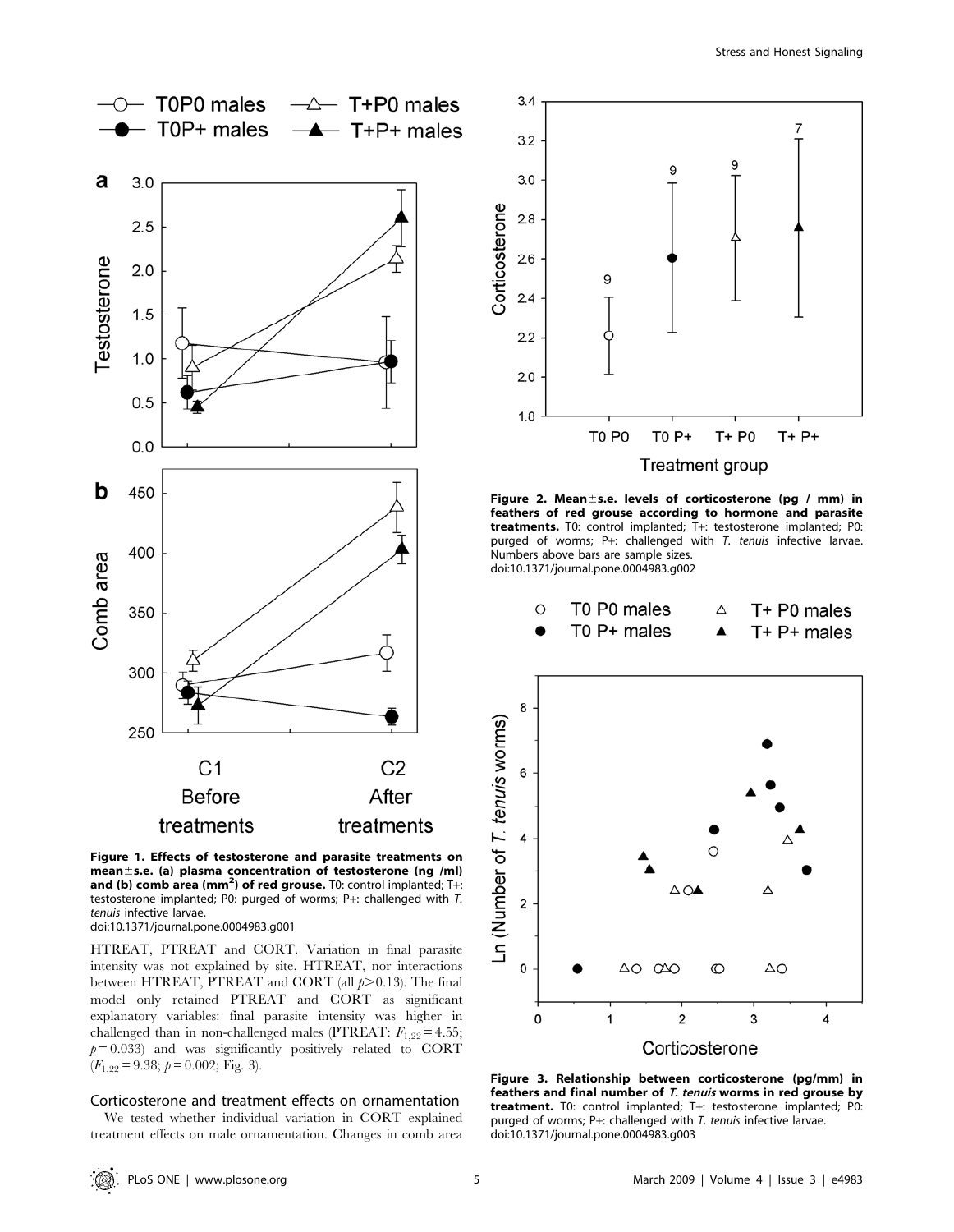

Figure 4. Relationship between corticosterone (pg/mm) in feathers and changes in comb area (mm<sup>2</sup>) of male red grouse between C1 and C2, according to treatment. a) T0: control implanted males; b) T+: testosterone implanted males. Parasite treatments: P0: purged of worms; P+: challenged with T. tenuis infective larvae. doi:10.1371/journal.pone.0004983.g004

between C1 and C2 were explained by HTREAT  $(F_{1,29}=23.01;$  $p<0.001$ ), PTREAT ( $F_{1,29}$  = 4.84;  $p=0.036$ ), the PTREAT×H-TREAT interaction  $(F_{1,29} = 4.45; p = 0.044)$ , CORT  $(F_{1,29} = 5.09;$  $p<0.001$ ), and by the interaction CORT×HTREAT ( $F_{1,29}= 5.96$ ;  $p = 0.021$ ; model:  $R^2 = 0.82$ ; Fig. 4 a,b). Site, and the interactions CORT×PTREAT and CORT×PTREAT×HTREAT were not significant and not retained in the final model (all  $p > 0.21$ ). To clarify the interactions, we analysed changes in comb area by hormone treatment (HTREAT).

In T0 males, changes in comb area were explained by the parasite treatment (PTREAT;  $F_{1,14} = 12.19$ ;  $p = 0.003$ ), but not by CORT  $(F_{1,14}= 0.02; \rho= 0.89)$  or the interaction CORT×P-TREAT  $(F_{1,14}= 0.55; p=0.47)$ . Comb area decreased more in challenged males (T0P+) than in non-challenged males (T0P0; Fig. 4a).

In T+ males, changes in comb area were only explained by CORT  $(F_{1,13}=8.81; p=0.011)$ , and not parasite treatment (PTREAT:  $F_{1,13} = 0.43; \quad p = 0.523; \quad \text{CORT} \times \text{PTREAT}:$  $F_{1,13} = 0.43$ ;  $p = 0.52$ ). Higher CORT levels were associated with a reduced increase in comb area (Fig. 4b), with variation in this hormone alone explaining 41% of the effect of T implants on changes in ornamentation.

## Discussion

## Treatment level effects

Our hormonal treatments successfully created differences in testosterone levels between groups, about two times higher in T+ than in T0 males, but that were still within the natural range of the species [19]. Parasite challenges also increased parasite abundance (higher in P+ males compared to P0 males); however, we found no short-term effect of elevated T on parasite intensity after a standardized parasite challenge, as predicted under a under the T-induced immunosuppression paradigm. In previous experiments, elevated T increased parasite intensity but with a time lag of 4–12 months [10,25,36], probably because some larvae arrest their development [37,38], and so the effect of T on parasites might not be fully appreciated less than a month after challenge. Alternatively,

T might not have a direct, immunosuppressive effect on parasite susceptibility [10], and might increase parasite susceptibility only when elevated T also increases CORT levels. This would be consistent with our observation that elevated T did not increase CORT at the treatment group level (Fig. 2), although individual CORT variation explained parasite abundance after challenges (Fig. 3).

As expected, elevated T enhanced ornamentation, while parasite challenges reduced ornamentation, but only in controlimplanted males (Fig. 1b). Parasite challenges might not have reduced ornamentation in T+ males because T implants forced males to maintain high testosterone levels, irrespective of parasites (see Fig. 1a).

### Individual variation and stress as a relevant context

While the administration of testosterone and parasites both impacted ornament expression, the response of an individual to both was largely explained by its exposure and physiological reaction to stressors as measured by corticosterone levels in feathers. CORT and parasite treatment explained how many parasites males had at the end of the experiment, consistent with an effect of stress hormones on parasite susceptibility. CORT also explained by how much males increased ornamentation when implanted with testosterone. This shows that the interplay between the individual and its environment, evaluated through an integrated measure of response to stressors, impacts both health (at least parasites) and ornamentation.

Many physiological processes are characterized by a high degree of variability among individuals, something that ecophysiologists are struggling to come to grips with [32]. What our study has done is to provide a context, the production of corticosterone, which we propose is indicative of responses to environmental perturbations, to better interpret why one individual is more likely to be parasitized and/or otherwise struggle to develop essential, social signals. Such information is crucial if we are to understand how or where selection may be operating.

Our results help explain the apparent discrepancies in tests of the Immunocompetence Handicap Hypothesis [7]. Perez-Rodriguez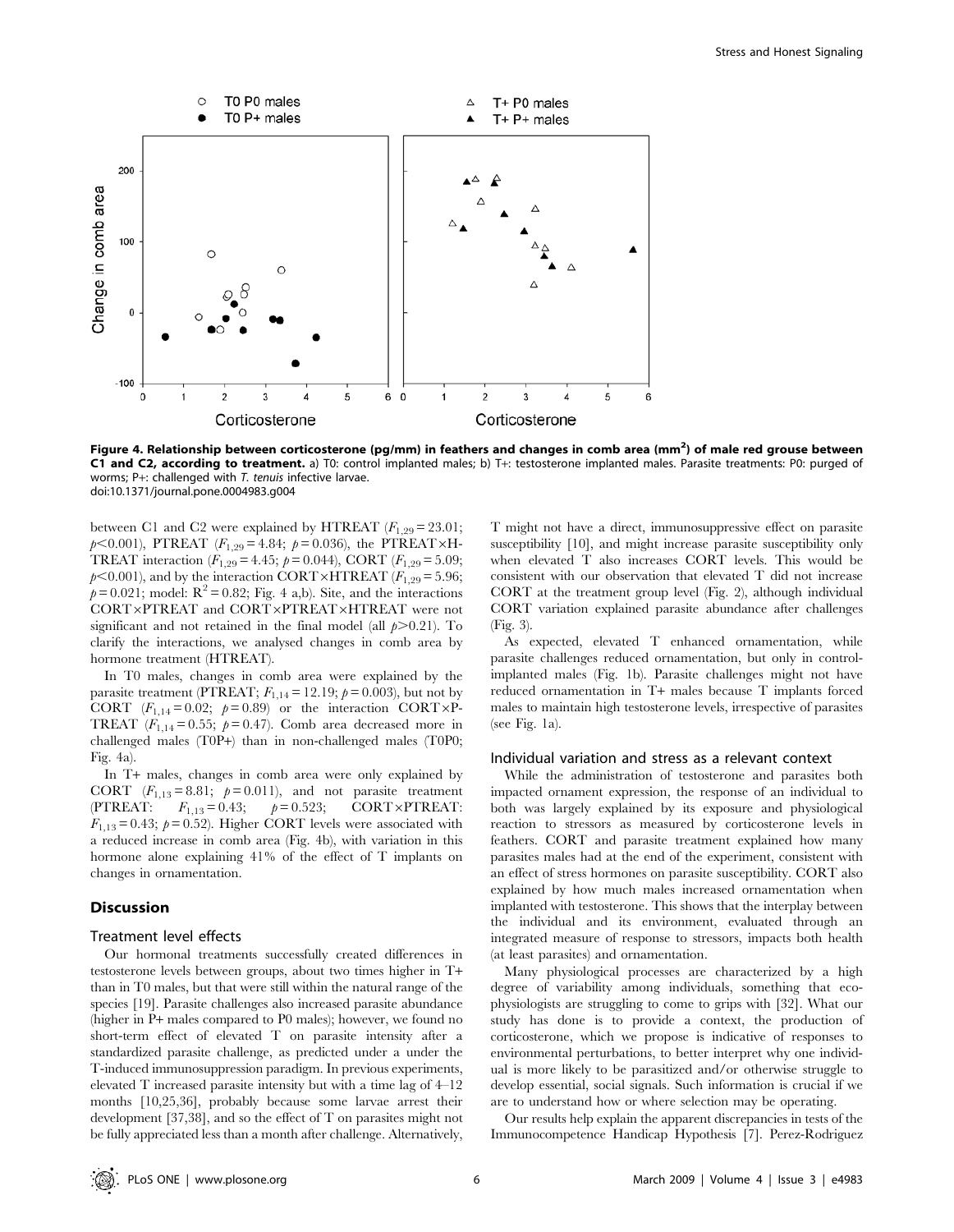et al. (2006), in their investigation of androgens and energy stores in captive red-legged partridges (Alectoris rufa), proposed that variation in the relationship between immunocompetence and testosterone was within the realm of the IHH. When they experimentally restricted food intake and body condition declined, circulating androgens also decreased. They proposed that there may be a threshold between condition and testosterone production such that the honest signaling of testosterone-dependent ornaments (via immunocompetence) may only be evident in individuals ''free of the constraints imposed by nutritional status'' [39]. Our findings here suggest that instead of body condition per se being causal, food restriction could be viewed as food stress; concomitant with the fall in androgens was an increase in corticosterone [39]. The fact that CORT explained a sizeable portion of the variation in T-dependent ornament size in the grouse of the T+ but not the T0 group, also suggests a potential threshold effect and further demonstrates the importance of environmental context [40]. Experiments on genetic lines of zebra finches (*Taeniopygia guttata*) artificially selected for high and low levels of circulating CORT failed to demonstrate any effect on ornament expression or choice of mate [41,42]. However, such results are not unexpected if the honesty of signals involve a threshold, or at least be more indicative of honesty under challenging circumstances when true individual quality will have its most significant impact on fitness. While the differences in the genotypes of zebra finches had the potential to respond to the environment in a different way, they may not have had the opportunity to do so and thus signal differences in quality.

## The role of stress

How well an animal copes with the many, often concurrent, challenges in the environment may be one of the more meaningful, if not the best, overall measure of its ''quality'' and fitness potential. Despite the fact that individual ''quality'' is the cornerstone of honest signaling, most studies of sexually selected ornamentation have only alluded to stress, or the ability to respond to it, in a general fashion [43]. Glucocorticoids are only one of many physiological mediators of the response to environmental perturbations, but they play crucial roles [16,44]. Because physical and psychological stressors induce a similar physiological response, the production of glucocorticoids may provide a common currency with which to evaluate and compare individual

## References

- 1. Andersson M (1994) Sexual Selection. Princeton, NJ: Princeton University Press. 2. Hamilton WD, Zuk M (1982) Heritable true fitness and bright birds: a role for
- parasites? Science 218: 384–387. 3. Zahavi A, Zahavi A (1997) The Handicap Principle. Oxford: Oxford University
- Press. 4. Getty T (2002) Signaling health versus parasites. American Naturalist 159: 363–371.
- 5. Folstad I, Karter AJ (1992) Parasites, bright males, and the immunocompetence handicap. American Naturalist 139: 603–622.
- 6. Owens IPF, Short RV (1995) Hormonal basis of sexual dimorphism in birds: implications for new theories of sexual selection. Trends in Ecology & Evolution 10: 44–47.
- 7. Roberts ML, Buchanan KL, Evans MR (2004) Testing the immunocompetence handicap hypothesis: a review of the evidence. Animal Behaviour 68: 227–239.
- 8. Evans MR, Goldsmith AR, Norris SRA (2000) The effects of testosterone on antibody production and plumage coloration in male house sparrows (Passer domesticus). Behavioral Ecology and Sociobiology 47: 156-163.
- 9. Owen-Ashley NT, Hasselquist D, Wingfield JC (2004) Androgens and the immunocompetence handicap hypothesis: unraveling direct and indirect pathways of immunosuppression in song sparrows. American Naturalist 164: 490–505.
- 10. Mougeot F, Redpath SM, Piertney SB, Hudson PJ (2005) Separating behavioral and physiological mechanisms in testosterone-mediated trade-offs. American Naturalist 166: 158–168.
- 11. Buchanan KL (2000) Stress and the evolution of condition-dependent signals. Trends in Ecology & Evolution 15: 156–160.
- 12. Romero LM (2004) Physiological stress in ecology: lessons from biomedical research. Trends in Ecology & Evolution 19: 249–255.

performance in any part of the life history cycle. The CORT we are measuring in feathers includes more physiological processes that what can be attributed to the response to stress alone. However, the spike in circulating corticosterone in response to a life-threatening situation has a disproportionately influence on feather levels [18].

There is intuitive appeal to the logic that ornamentation is ultimately a product of the cumulative physiological response to environmental challenges. From a behavioral perspective, it may matter little to a female who is about to choose a mate, or a male who is about to battle a rival, what combination of all possible stressors the subject has experienced. What matters, is that the individual has either been able to avoid them (e.g., by virtue of a superior territory) or coped well with them (e.g., better genes, better condition). This helps to explain why the same ornament can be used as an honest signal by a species under different selection regimes, e.g., a wide geographic distribution encompassing various environmental challenges. A truly reliable indicator of quality should have such flexibility. A broader perspective on the costs of adaptation to a changing environment, and a focus on the individual, is a step toward a more comprehensive and hopefully realistic concept of honesty in signaling.

## Supporting Information

#### Materials and Methods S1

Found at: doi:10.1371/journal.pone.0004983.s001 (0.07 MB DOC)

## Acknowledgments

We thank D. Calder and T. Helps for access to study sites, G. Murray-Dickson and M. Oliver for help with fieldwork, G. Fairhurst for help in the lab, and T. Marchant for her valuable insight into physiology. G. Fairhurst, S. Cabezas and J. Blas provided helpful comments on the ms.

## Author Contributions

Conceived and designed the experiments: GRB FM SP. Performed the experiments: GRB FM JMP LW SP. Analyzed the data: GRB FM. Contributed reagents/materials/analysis tools: GRB JMP LW. Wrote the paper: GRB FM.

- 13. Korte SM, Koolhaas JM, Wingfield JC, McEwen BS (2005) The Darwinian concept of stress: benefits of allostasis and costs of allostatic load and the tradeoffs in health and disease. Neuroscience and Biobehavioral Reviews 29: 3–38.
- 14. Wingfield JC, Maney DL, Breuner CW, Jacobs JD, Lynn S, Ramenofsky M, Richardson RD (1998) Ecological bases of hormone-behavior interactions: the ''emergency life history stage''. American Zoologist 38: 191–206.
- 15. McEwen BS, Biron CA, Brunson KW, Bulloch K, Chambers WH, Dhabhar FS, Goldfarb RH, Kitson RP, Miller AH, Spencer RL, Weiss JM (1997) The role of adrenocorticoids as modulators of immune function in health and disease: neural, endocrine and immune interactions. Brain Research Reviews 23: 79–133.
- 16. Sapolsky RM, Romero LM, Munck AU (2000) How do glucocorticoids influence stress responses? Integrating permissive, suppressive, stimulatory, and preparative actions. Endocrine Reviews 21: 55–89.
- 17. McNamara JM, Buchanan KL (2005) Stress, resource allocation, and mortality. Behavioral Ecology 16: 1008–1017.
- 18. Bortolotti GR, Marchant TA, Blas J, German T (2008) Corticosterone in feathers is a long-term, integrated measure of avian stress physiology. Functional Ecology 22: 494–500.
- 19. Mougeot F, Dawson A, Redpath SM, Leckie F (2005) Testosterone and autumn territorial behavior in male red grouse Lagopus lagopus scoticus. Hormones and Behavior 47: 576–584.
- 20. Mougeot F, Redpath SM, Moss R, Matthiopoulos J, Hudson PJ (2003) Territorial behaviour and population dynamics in red grouse Lagopus lagopus coticus. I. Population experiments. Journal of Animal Ecology 72: 1073-1082.
- 21. Redpath SM, Mougeot F, Leckie FM, Evans SA (2006) The effects of autumn testosterone on survival and productivity in red grouse Lagopus lagopus scoticus. Animal Behaviour 71: 1297–1305.